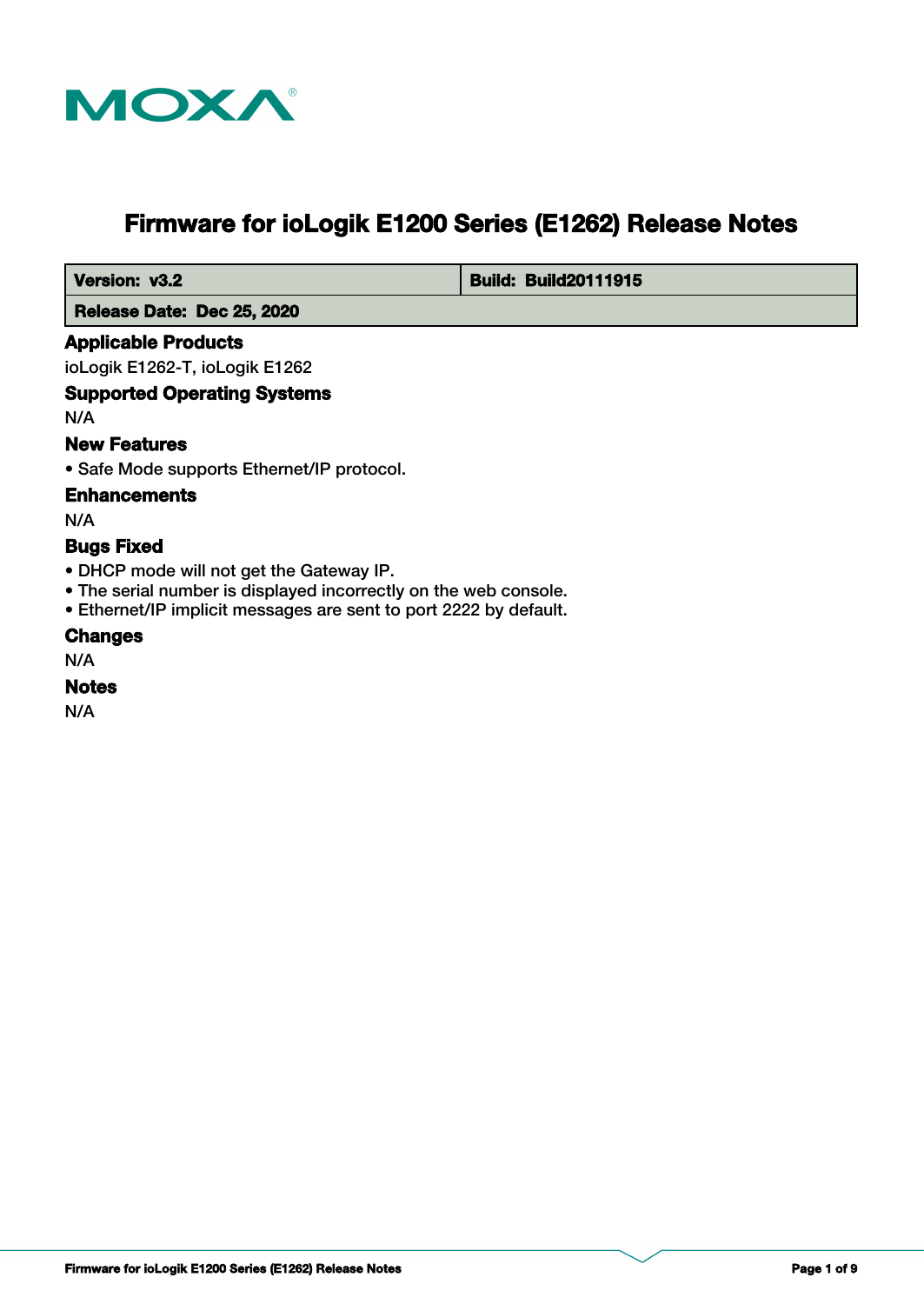

#### **Version: v3.1 Build: Build: Build19110615**

 **Release Date: Nov 26, 2019**

## **Applicable Products**

ioLogik E1262, ioLogik E1262-T

## **Supported Operating Systems**

N/A

## **New Features**

- EtherNet/IP registration on Moxa's licensing website is no longer required.
- Added case insensitive content-length for RESTful API.

## **Enhancements**

N/A

## **Bugs Fixed**

- Fixed inaccurate counter value when using Modbus to start a pulse (E1210/E1212/E1213).
- Fixed opposite on/off pulse width display on web console (E1211/E1212/E1214).
- Fixed that the offset scaling value will reset after changing the Alias name (E1260).
- Fixed self-rebooting when entering URL in the browser for the configuration file.
- Fixed EDS file import connection error.

• Fixed failure when using save counter on power failure and reset counter at the same time (E1210/E1212/E1213).

- Fixed inaccurate counter value when using high frequency (E1210/E1212/E1213).
- Fixed that the trap community name is not included in the export file.
- Fixed that EtherNet/IP cannot use the "Set Attribute Single" service.
- Added an enable RESTful API setting in the configuration file.

## **Changes**

N/A

## **Notes**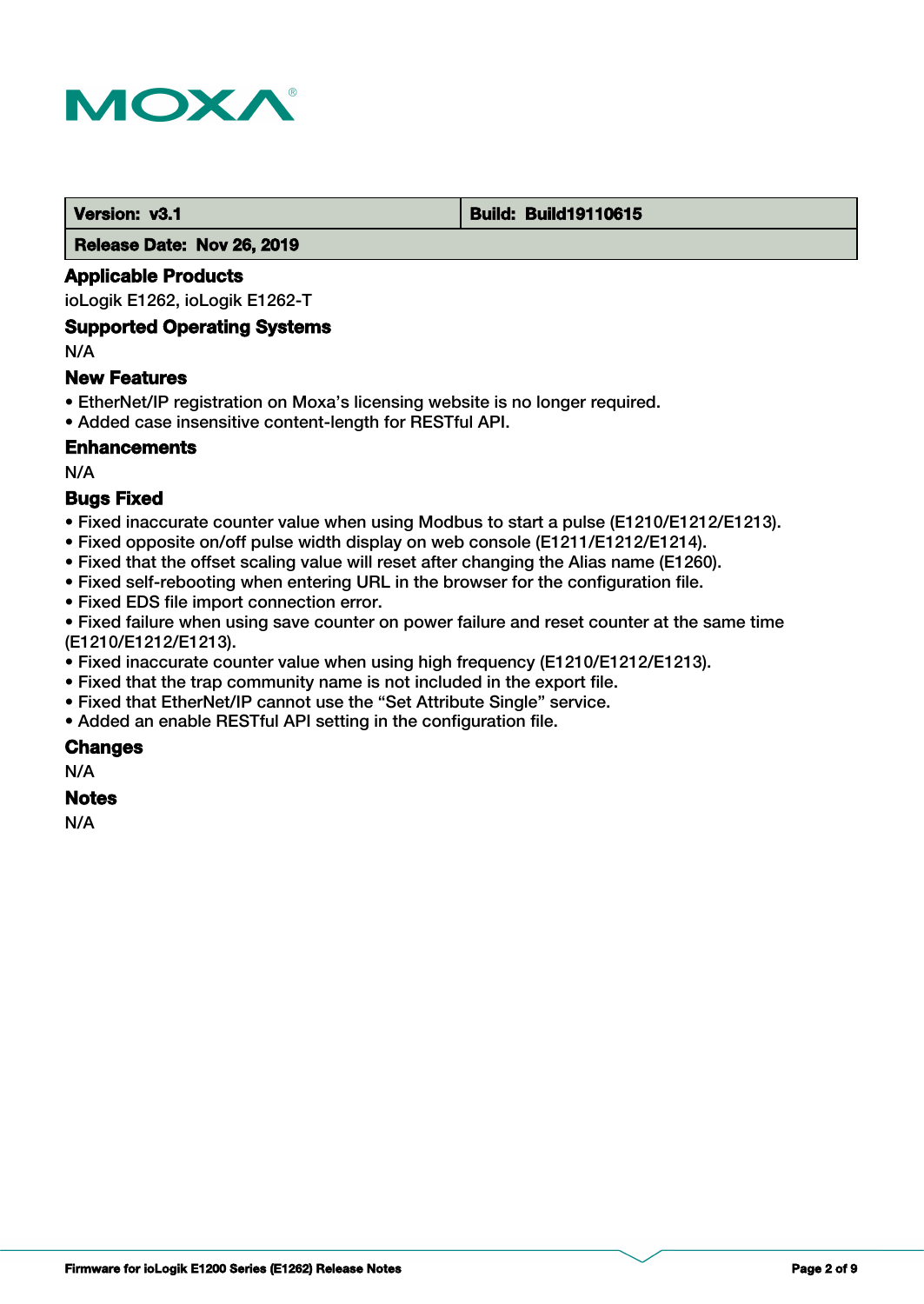

## **Version: v3.0 Build: Build: Build17111512**

 **Release Date: Jan 16, 2018**

## **Applicable Products**

ioLogik E1262-T, ioLogik E1262

## **Supported Operating Systems**

N/A

## **New Features**

- Added OPTIONS method for RESTful API.
- Added quick access URI for RESTful API.

## **Enhancements**

- Added SNMP Trap Community Setting on web console.
- Mentioned max. 16 characters on password setting page.

## **Bugs Fixed**

- Fixed DHCP lease time did not ask for extension when half of the lease time elapsed.
- Closed IP forwarding function (Port 0).
- Closed UDP Port 161 when SNMP agent is disabled.
- Fixed RESTful API header case-sensitive issue.
- Fixed invalid token issue on login page when using Firefox.

## **Changes**

N/A

## **Notes**

- This version of firmware works with the ioSearch V2.0 or later only.
- Update only the next or the previous released firmware version to prevent from system failure.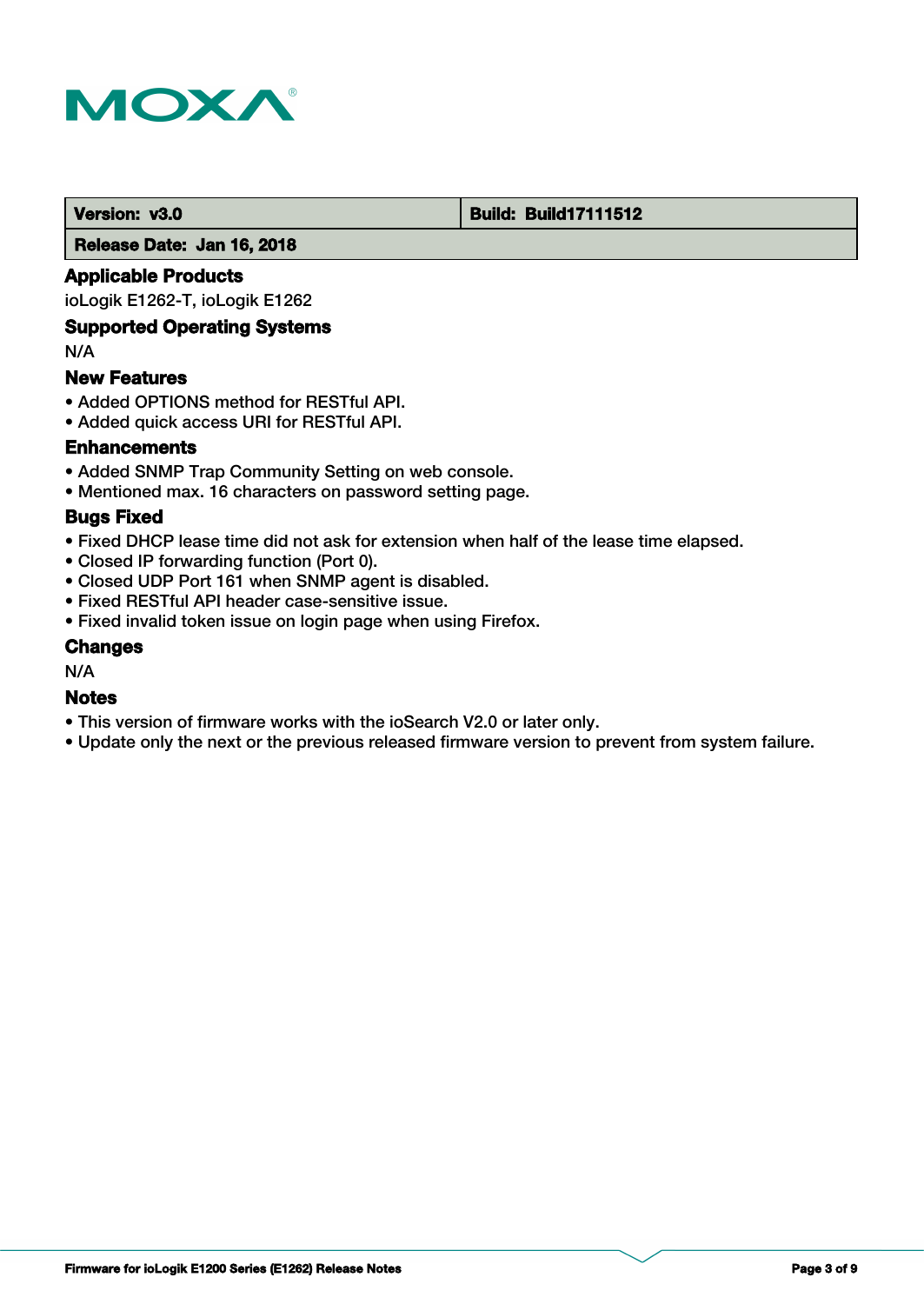

#### **Version: v2.5 Build: Build: Build16091211**

 **Release Date: N/A**

## **Applicable Products**

ioLogik E1262, ioLogik E1262-T

## **Supported Operating Systems**

N/A

## **New Features**

- Added manual CJC calibration method.
- Added EtherNet/IP protocol.
- Added RESTful API.
- Added new registers for Modbus/TCP protocol.
- Added new OIDs of SNMP protocol.
- Modbus, EtherNet/IP, RESTful Services can be disabled (default: enable).
- Added sending heartbeat to 9500 port of MX-AOPC UA Server after heartbeat function is enabled.
- Increased password length from 8 to 16.
- Added checking special character function for preventing from Cross-Site Scripting.
- Changed sending password from GET to POST method.

## **Enhancements**

N/A

## **Bugs Fixed**

• Fixed file transfer with Chrome browser issue (e.g. firmware update, configuration import or export).

#### **Changes**

N/A

#### **Notes**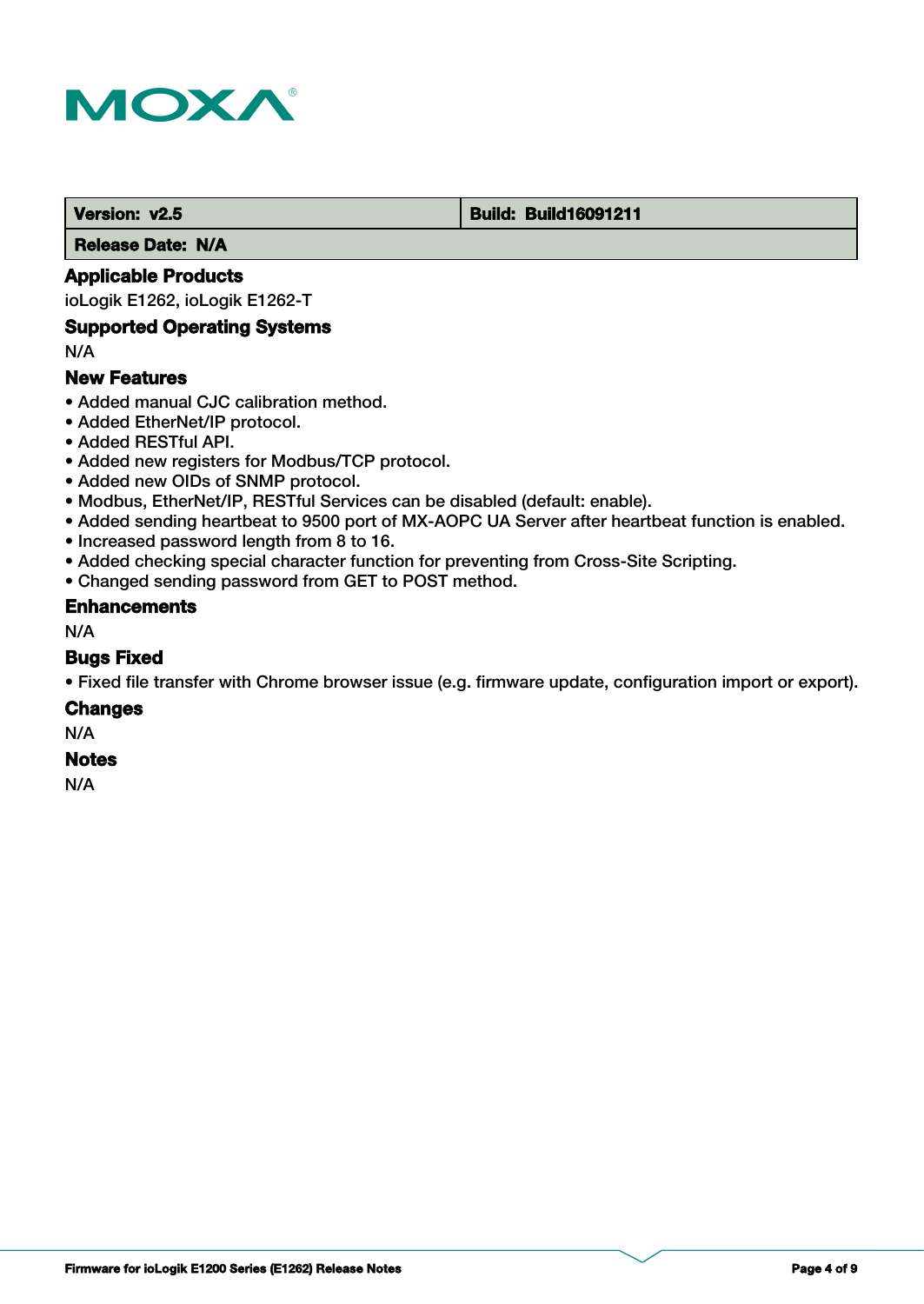

| Version: v2.4                                           | <b>Build: Build16053018</b> |
|---------------------------------------------------------|-----------------------------|
| <b>Release Date: N/A</b>                                |                             |
| <b>Applicable Products</b>                              |                             |
| ioLogik E1262, ioLogik E1262-T                          |                             |
| <b>Supported Operating Systems</b>                      |                             |
| N/A                                                     |                             |
| <b>New Features</b>                                     |                             |
| • Improve protocol efficiency with ioLogik 2500 series. |                             |
| <b>Enhancements</b>                                     |                             |
| N/A                                                     |                             |
| <b>Bugs Fixed</b>                                       |                             |
| N/A                                                     |                             |
| <b>Changes</b>                                          |                             |
| N/A                                                     |                             |
| <b>Notes</b>                                            |                             |
| N/A                                                     |                             |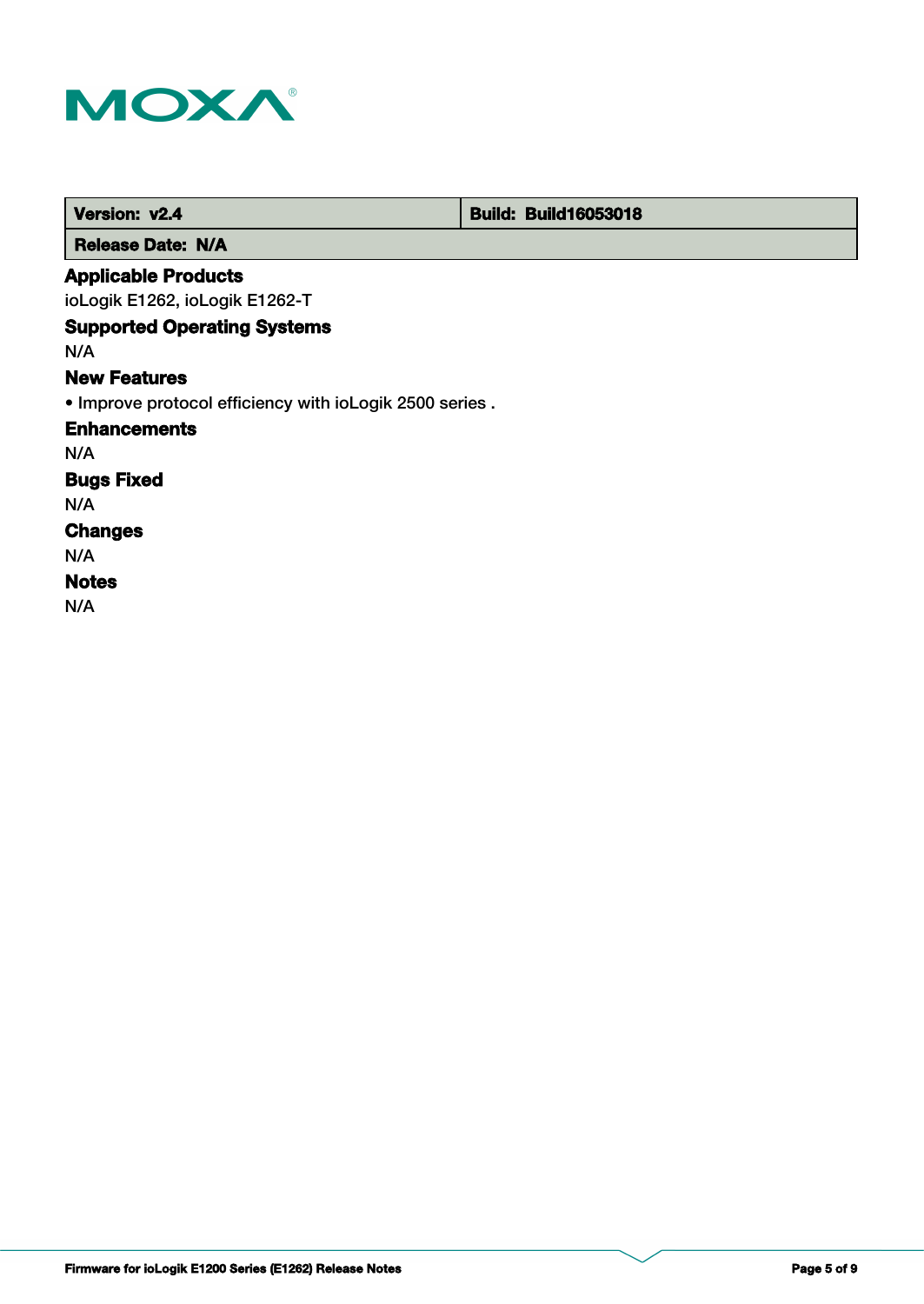

 **Version: v2.2 Build: Build: Build14121211** 

 **Release Date: N/A**

## **Applicable Products**

ioLogik E1262, ioLogik E1262-T

## **Supported Operating Systems**

N/A

## **New Features**

- Support ioLogik 2500 expansion mode.
- Support scaling.

## **Enhancements**

N/A

## **Bugs Fixed**

N/A

## **Changes**

N/A

## **Notes**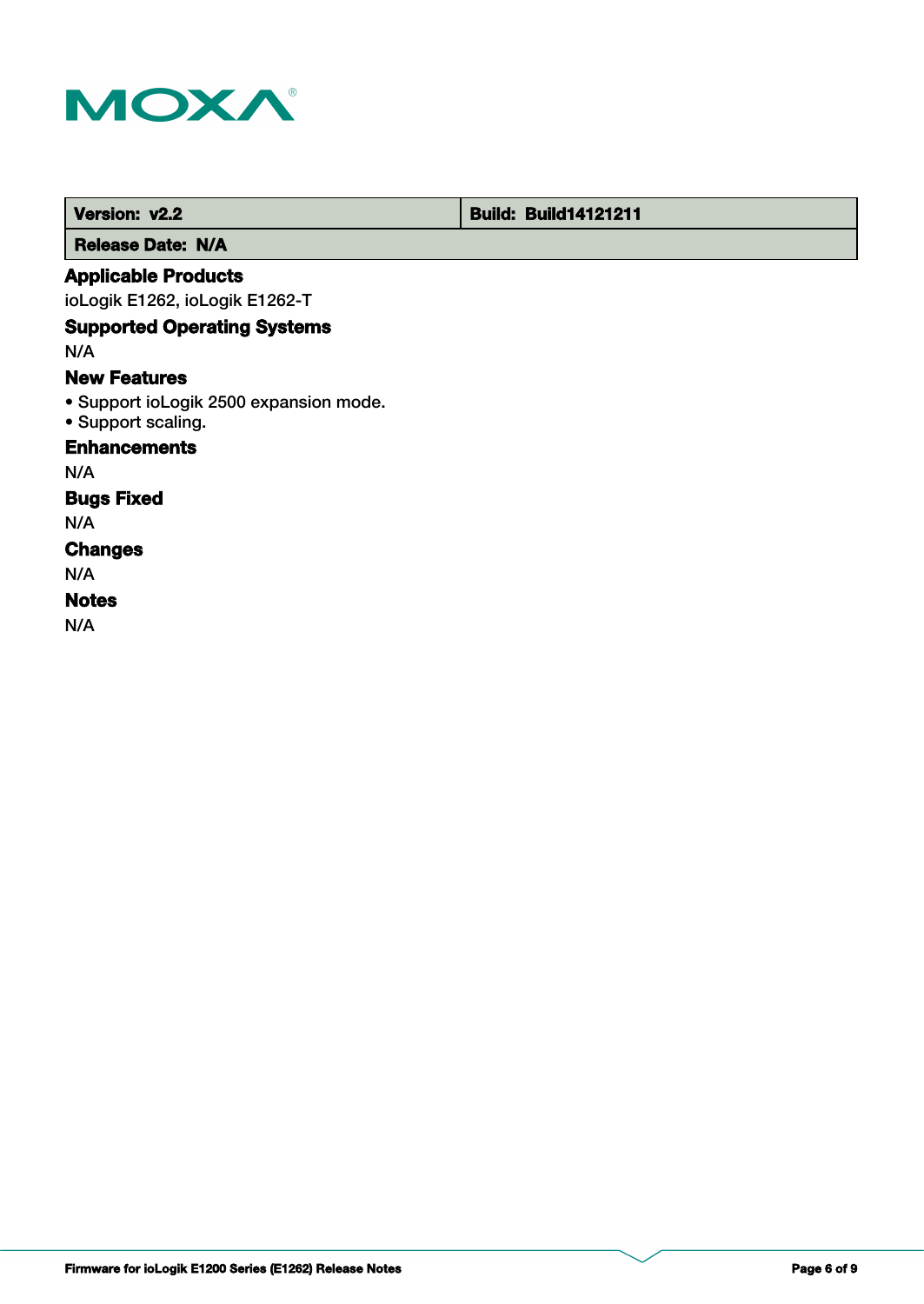

## **Version: v2.0 Build: Build: Build13041515**

 **Release Date: N/A**

## **Applicable Products**

ioLogik E1262, ioLogik E1262-T

## **Supported Operating Systems**

N/A

## **New Features**

- Support SNMP protocol.
- Add P2P heartbeat function .

## **Enhancements**

• Do not allow user setup incorrect TC Sensor type.

## **Bugs Fixed**

- While AOPC discounted, ioLogik E1262 should not shut down.
- Subnet mask should be show on Web UI while DHCP setting.
- Counter Value should be keep while entering to the Safe Mode.

## **Changes**

N/A

## **Notes**

- This version of firmware works with the ioSearch V1.5 or later only.
- Use web console when upgrading firmware from V1.0 to V1.10.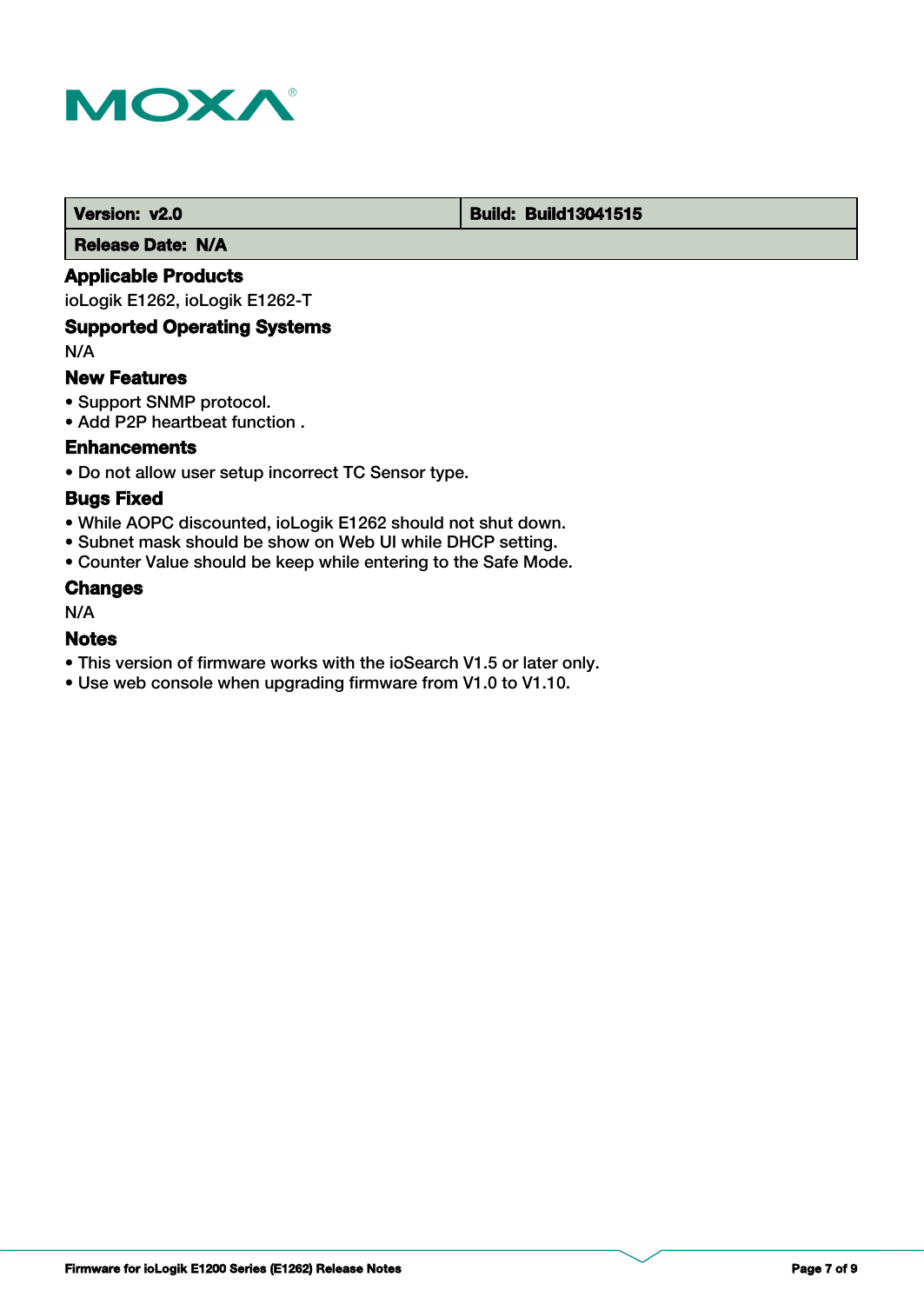

п

| Version: v1.9                                                     | <b>Build: Build11112413</b> |
|-------------------------------------------------------------------|-----------------------------|
| <b>Release Date: N/A</b>                                          |                             |
| <b>Applicable Products</b>                                        |                             |
| ioLogik E1262, ioLogik E1262-T                                    |                             |
| <b>Supported Operating Systems</b>                                |                             |
| N/A                                                               |                             |
| <b>New Features</b>                                               |                             |
| N/A                                                               |                             |
| <b>Enhancements</b>                                               |                             |
| • Ensured system to work properly after unstable power condition. |                             |
| <b>Bugs Fixed</b>                                                 |                             |
| N/A                                                               |                             |
| <b>Changes</b>                                                    |                             |
| N/A                                                               |                             |
| <b>Notes</b>                                                      |                             |
| N/A                                                               |                             |

т